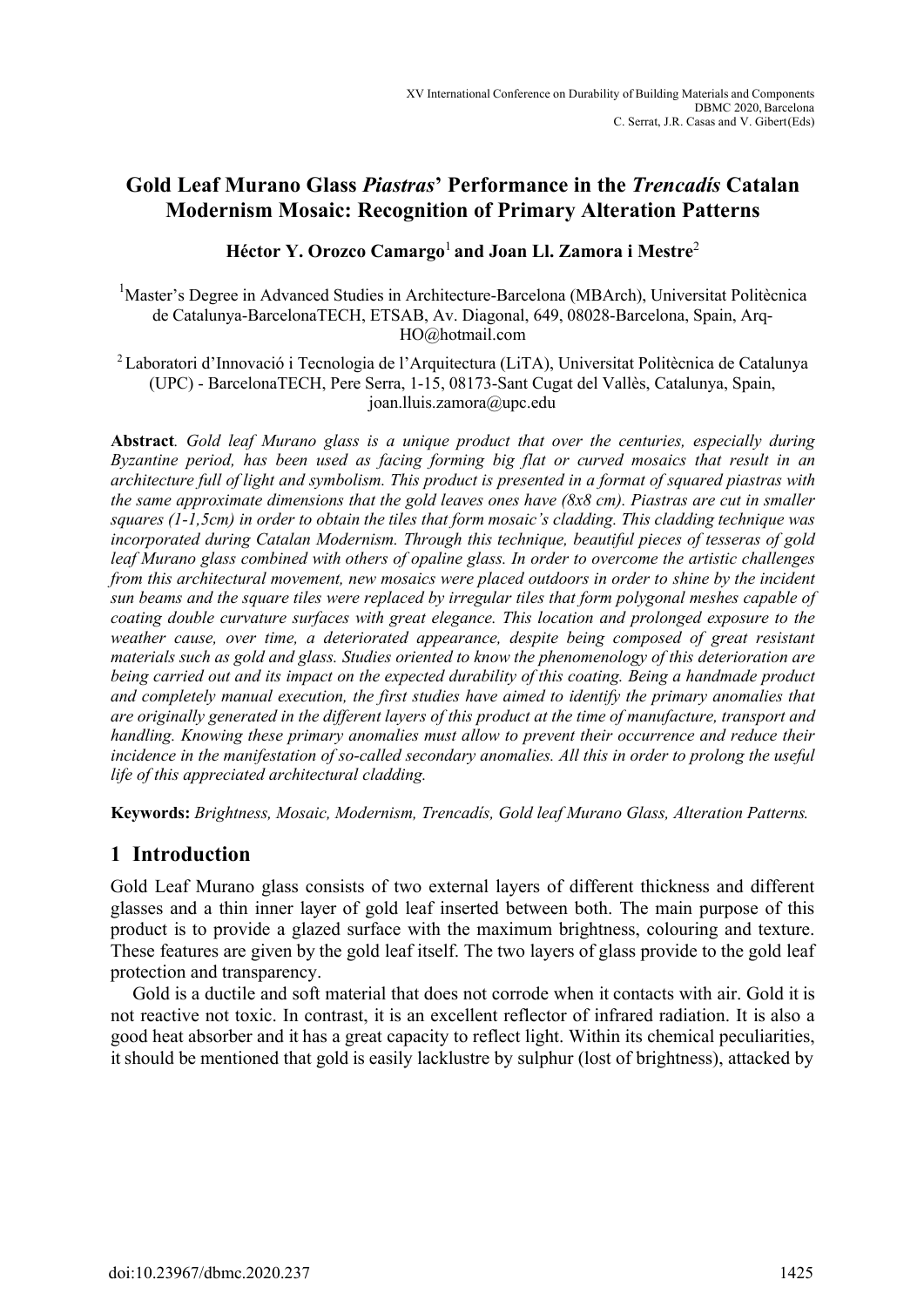chlorin and for cyanide solutions in the presence of oxygen and insoluble in acids. Since gold leaves are a handmade material, occasionally, their alloys are made with other metals to reduce its cost and to obtain nuance variations in its colour appearance. Currently, there are different active gold leaf Murano glass producers. This research has been carried out on *piastras* with dimensions of 8x8cm, and with an approximate thickness of 6mm, without any treatment or alteration, as delivered by the distributor. Samples of gold leaf Murano glass consist of a first layer of transparent common glass of 6mm of thickness approximately (face A) + a gold leaf layer with a thickness of between 0,1 and  $0.001 \mu m$  approximately + a transparent blown glass with a thickness between 0,2mm and 0,5mm (face B), which is shown in the image 1.



**Figure 1.** Composition of a gold leaf Murano Glass *piastra*. (source: authors).

# **2 Interpretation of the Manufacturing Process of Gold Leaf Murano Glass**

Gold leaf Murano glass is made overlapping the different layers in succession and applying final treatments to ensure the unity of the group.

## **2.1 Manufacturing Process of Gold Leaf Sheets**

Mestre

Although there are some small variations specific to each company at some point in the production process, the following basic steps are followed in order to obtain the gold leaf:

1. Heavy: gold from other remains is weighed.

2. Melting: by melting, a ingot of approximately 1cm thick is obtained.

3. Laminate I: it isthe first forming that is done by inserting the ingot between two horizontal rollers. This process is done very slowly so as not to lose gold's malleability.

4. Measurement and cut: a measure is made with a compass in order to know where to cut the tapes that have already left the laminate. After this, the various plates are put together to continue with the next step.

5. Laminate II: through this second lamination by other rollers flat pieces of 4x4 cm are obtained.

6. Counterbalancing and cut: previously laminated the gold leaf sheets are counterbalanced one on the other, in the middle of it, is bent perpendicularly with a wooden dowel and cut in half. They are then counterbalanced and cut again, resulting in pieces of 2cm x 2cm.

From these pieces obtained from 2 cm x 2cm, hammering processes are applied with different levels of force to progressively reduce the thickness of the sheets.

7. Step for devastate: The first step in achieving this part of the process is to reduce as much as possible the humidity of the devastating device that will receive the gold, a process called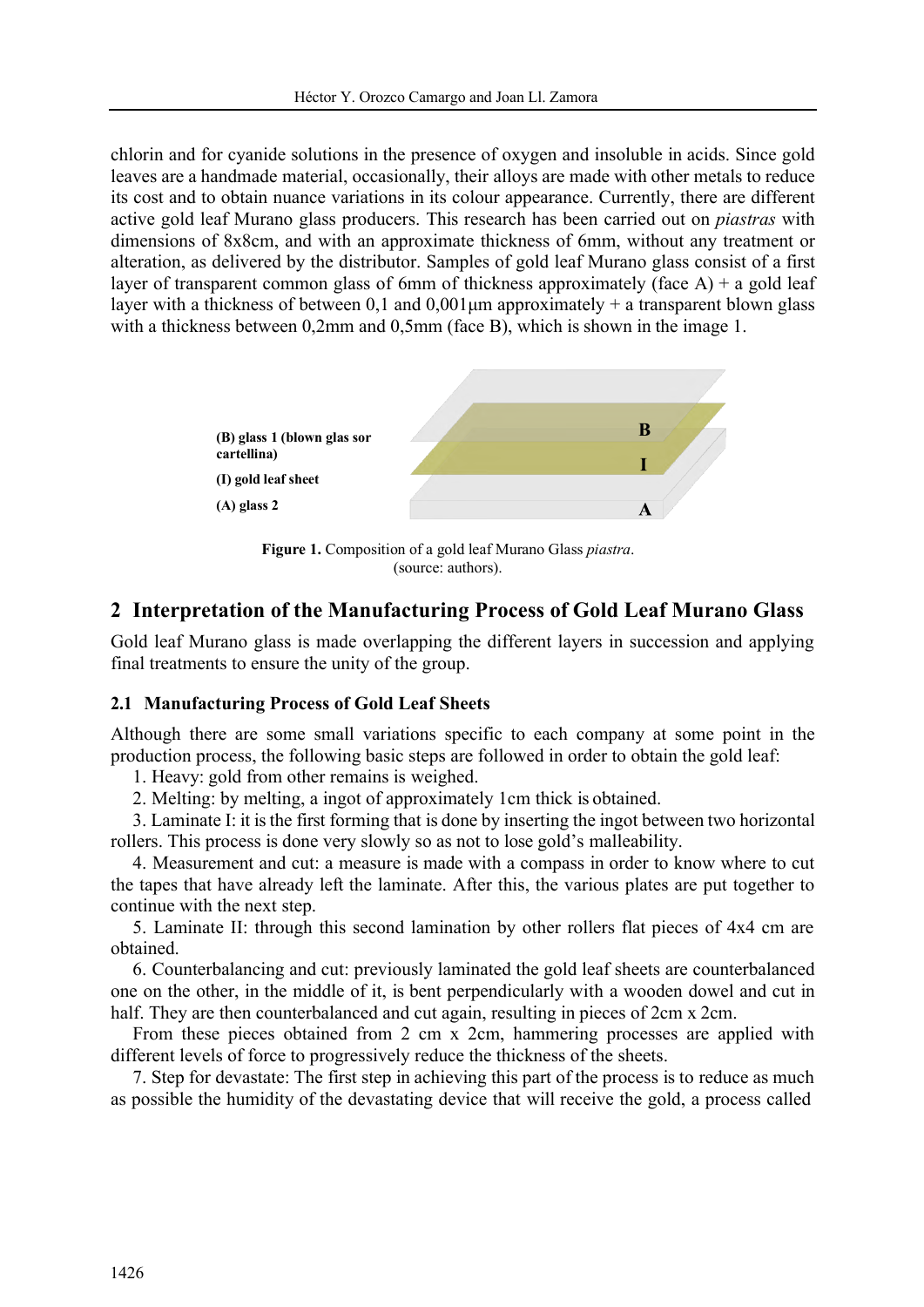the "preparing". Followed by this, the gold isloaded into the devastating and then the smoothing process, which consists of constantly hitting the sheets while they are spinning. They are then cut again into 4cm x 4cm sheets.

8. Movement of the brazed: the same steps of the previous process are performed again with the aim of further reducing the thickness.

9. Movement of the mould: it is the final stage of hammering, in which it is sought that the centre of the surface of the bread and the rest perimeter have the same thickness and not present differential defects.

10. Transfer into books: it is the last step and consists of passing gold leaf sheets to white silk paper books to preserve it from humidity. The usual final measurement of the surface of the sheets is 8cm x 8cm.

During the manufacturing process of the gold leaf, the gold leaf may turn sour. This can happen repeatedly. In that case, the gold loses malleability, so it has to be cooked again and a resurrected is generated in which a greater molecular cohesion is created by which the gold increases its density.

### **2.2 Manufacturing Process for Murano Gold Leaf Glass**

Mestre

The primary anomalies can occur in any of the different processes that are carried out for the manufacture, transport and handling of the product so it is important to know the development of each of the phases.

1. The production process of Murano gold leaf glass begins with the manufacture of transparent blown glass balloons in order to obtain the minimum possible thickness, which are then cut into square segments slightly larger than those of gold leaf and left to cool.

2. The gold leaf is then manually extracted from the books and also applied manually to these glass segments.

3. The next step isthe application of the thicker melting layer of transparent glass: the melted glass is poured onto the exposed face of the gold leaf and reheated to the gold leaf and the fine transparent base glass.

4. While the assembly is malleable, it is passed successively through several rollers to reduce the thickness to the desired thickness (approximately 5.95 mm) and the flat shape.

5. The *piastras* thus formed are raised with pliers and rotated to allow the best integration of the different layers.

6. Once the sheets of gold leaf are fully protected by both glasses, the whole is taken to the oven with the aim of sealing and definitively joining the different layers.

7. The parts removed from the furnace are again passed through the rollers because, having been subjected again to high temperatures, their thickness may have varied.

8. During the slow cooling, but even if the set is malleable, the pieces are cut again with the measurements of the format of the gold leaf (8cm x 8cm).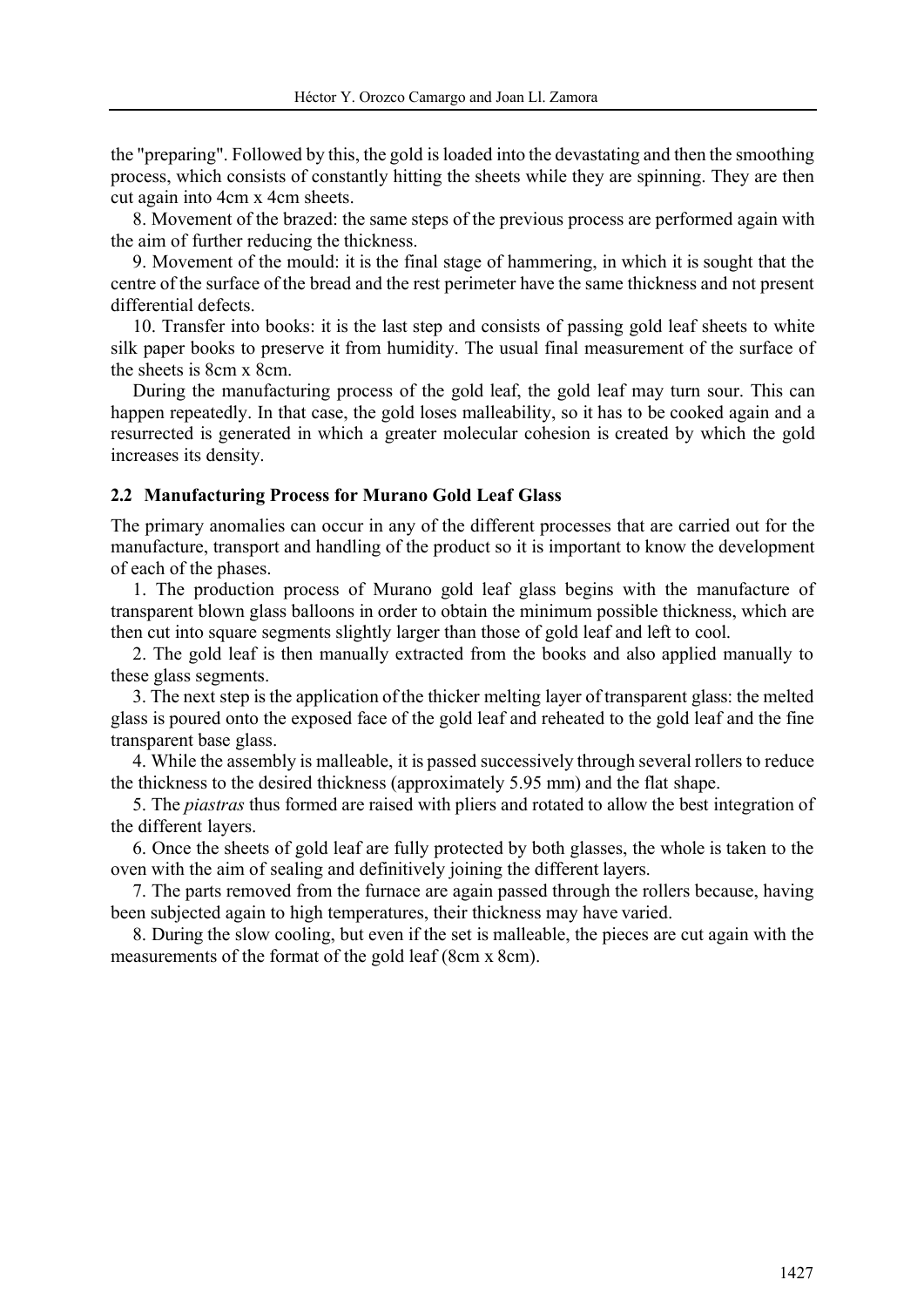The product is stored until transport, the truck being the most common means of transport. For this purpose, the pieces are grouped and packed in honeycomb plastic film to avoid any possible external friction and are deposited inside boxes

## **3 Research Methodology**

Mestre

Since manufacturing is done by hand, this results in visually noticeable variations within the same batch of product; is why this study has been carried out using a comparative methodology of different samples in order to identify the most frequent anomalies. Similarly, this product is not covered by any regularity and its characteristics must be assessed by assimilation with other standards.

### **3.1 Scanning by Flat Scanner**

Firstly, a cursory inspection of the parts was carried out, the parts were carefully washed and numbered. The parts have subsequently been digitized on both sides by the use of the flat scanner, obtaining digital images in .jpg. The use of the flat scanner model EPSON GT-15000 has proved to be the most efficient way of keeping a record and a detailed survey of all the pieces studied. The stored digital images have not had any kind of digital processing or subsequent manipulation.

The observation of this survey has confirmed that Murano gold leaf glass is a translucent and heterogeneous product, characterized by the light and shadow contrasts generated by the variation of the surface density between the different areas of the same sheet of gold leaf.

### **3.2 Visual-Instrumental Analysis Under Optical Microscope**

Once those areas with unique features have been identified, these areas are inspected in greater detail using the Dino-Lite AM41115T model digital optical microscope, a portable instrument that allows in a very simple way to make a more detailed enlargement of the structure of these singularities or anomalies. A first discrimination, thanks to the focusing capacity of this device, is to identify in which of the different layers of the piece the alteration is manifested. Indirectly, the position of the anomaly may indicate when the production process occurred.

For the development of this study, three types of zoom have been carried out, depending on the face and the approach, in order to determine in which layer of the sample the anomaly is located; if they are on the inside face of the glass (a)on the sheet of gold leaf (b) or on the outer faces of protective glass (c):

- First, a 19X zoom was performed on side B (the smallest glass thickness) in order to observe the anomalies between layers.

- The same procedure is carried out on side A, but this time a 20X zoom is used as a thicker glass is being analysed and, Therefore, the focus for observing the golden material is at a greater distance from the surface.

- The last increase is made to 160X on both sides since with this increase it is interesting to analyse what is happening on the surface of the glasses.

Finally, these identified anomalies have been compiled in different groups, according tothe layers in which they manifest: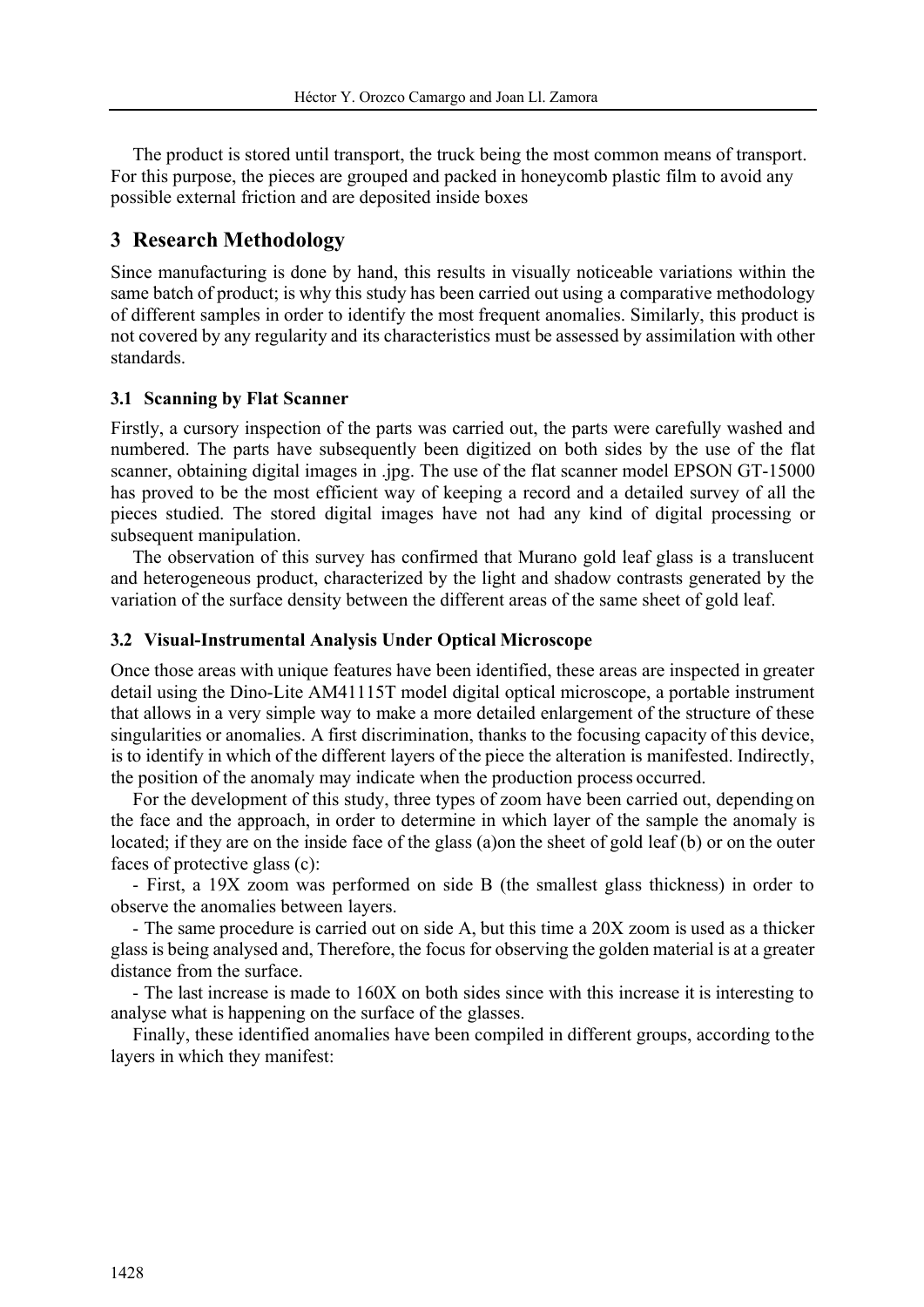- Group 1, anomalies located on the inside face of the glass (a) or on the sheet of gold leaf (b) and

- Group 2, anomalies located on the outer faces of the protective glass (c).

Mestre



**Figure 2.** Alteration patterns in Group 1: On the inside face of the glass (a) or on the sheet of gold leaf (b). (source: authors).

| Group 2 (c)                   |                    |                 |                  |
|-------------------------------|--------------------|-----------------|------------------|
| <b>Edges and corners lost</b> | Stripping          | Dirt and traces | <b>Punctures</b> |
|                               |                    |                 |                  |
| <b>Scrapes</b>                | <b>Identations</b> | <b>Shatters</b> | <b>Scratches</b> |
|                               |                    |                 |                  |

Figure 3. Alteration patterns in Group 2: On the outer faces of the protective glass (c). (source: authors).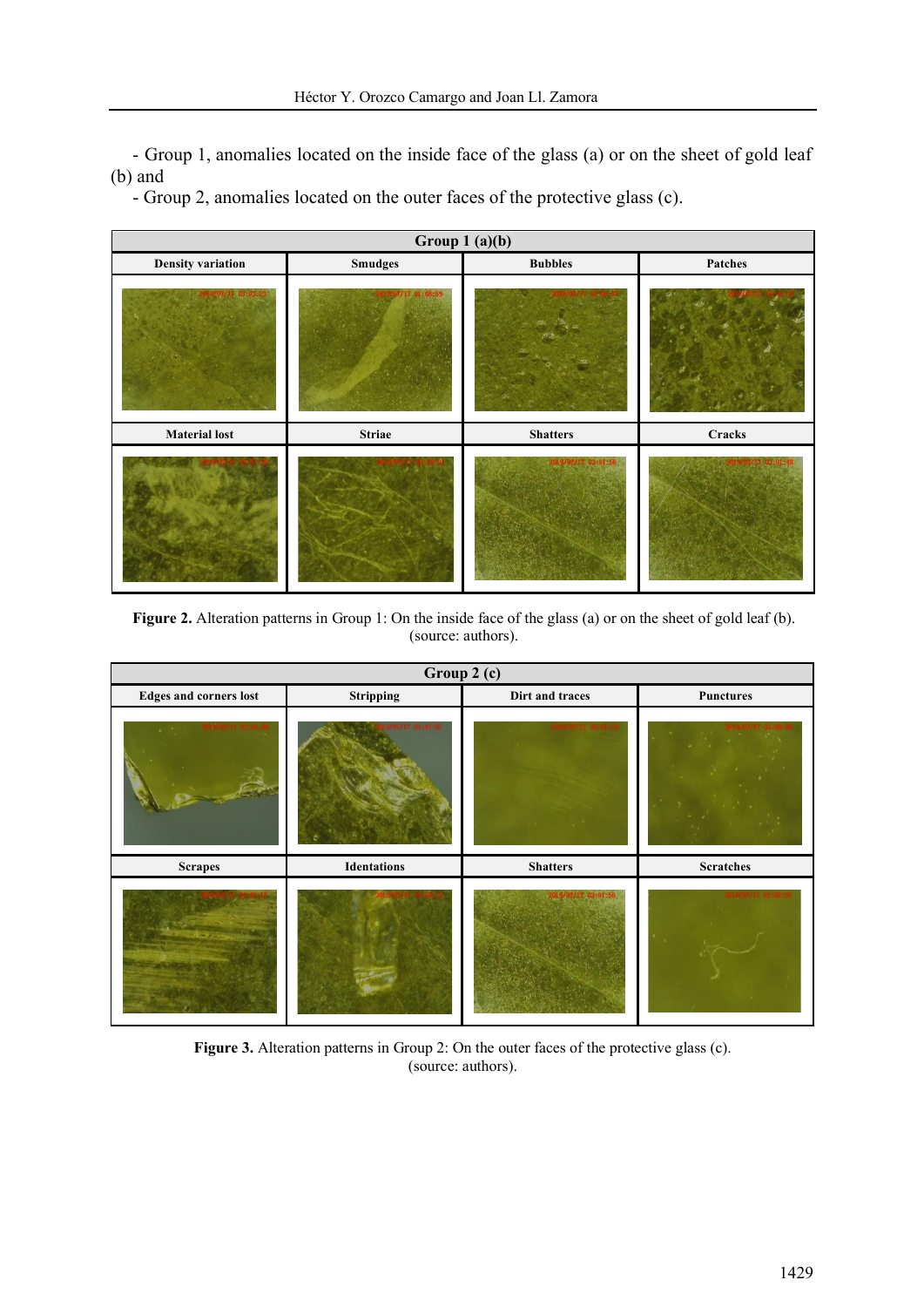#### **3.3 Properties of Murano Glass Gold Leaf in Laboratory**

Mestre

In order to assess the durability of this product in a standardised way, a series of laboratory tests have been carried out following the UNE-EN ISO 10545 regulation for ceramic tiles; This decision wastaken on the grounds that ceramic tiles are the alternative material most commonly used in the Catalan Modernism *trencadís* exterior cladding.

The tests that have been carried out are: determination of water absorption, open porosity, relative density and bulk density; determination of resistance to bending and breaking load; determination of chemical resistance; Determination of stain resistance; Determination of thermal shock resistance; Determination of surface abrasion resistance of enamelled tiles; Determination of scratch hardness; Determination of linear thermal expansion and Determination of freezing resistance. The 9 tests were carried out by a company specialising in this field.

- After the test on five *piastras* for the determination of water absorption, open porosity, relative and apparent density was obtained as a result of the mean values that the absorptionof water from gold leaf Murano glass is 0.01%, the apparent porosity of 0.02% and both the relative and apparent density of 2,51 g/cm3, the common density of a glass.

- In order to determine the bending strength and the breaking load, seven samples were submitted with an average breaking strength of 2262 N, a resistance similar to that of rustic sandstone. While the maximum bending strength is 84.5 N/mm2, a value very close to the strength of a tempered glass.

- The test for chemical resistance showed that Murano gold leaf glass did not leave visible effects and therefore belongs to the first class: A, for resistance to cleaning products and pool salts. Similarly, resistance to strong and weak concentrations of acids and bases gives it the first class: HA and LA respectively.

- Three groups of 5 *piastras* have been subjected to different types of stains where it is found that the resistance of the product to stains is the maximum as they are easily removed by hot water.

- To determine the resistance to thermal coke, 5 *piastras* are subjected to 10 cycles of temperature variation between 15ºC and 145ºC by immersion. From the second cycle the product begins to crack and already in the third, pieces begin to fall off. The Murano glass of gold leaf having a metallic element between its layers, possesses a cohesion that helps to keep the whole together.

- The surface abrasion resistance test is evaluated bythe PEI method (wet abrasion method) which measures the surface wear resistance of tiles and is classified in 5 degrees, where class 5 corresponds to the highest resistance. After the tests carried out on the samples, a result is given where the product corresponds to class 2 where the visible effects start to appear from 600 revolutions.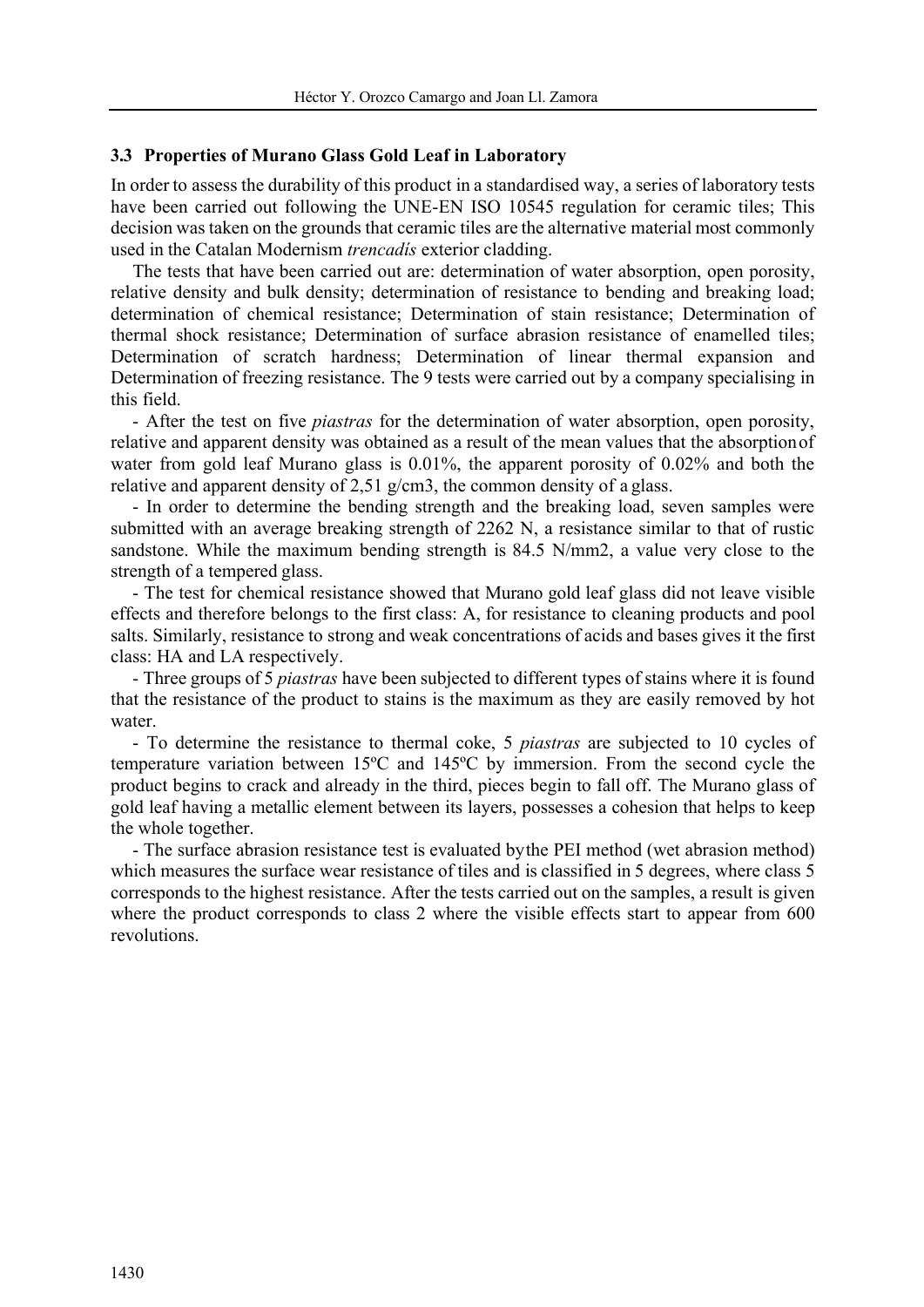Mestre

- For the determination of scratch resistance, the Mohs scale is used which, although already out of print, is not yet available for the determination of this type of test. After testing according to the Mohs scale, gold leaf Murano glass belongs to hardness 4, that is to the mineral: fluorite. A result far below the classification of glass strength.

- The results of the test to determine the resistance to linear thermal expansion, conclude with a variation of the expansion of the material with respect to the origin of 7,4x10-6/ °C in longitudinal direction and 7,6x10-6/ $^{\circ}$ C in a transverse direction, a result that is not significant.

- Finally. The test carried out to determine the resistance to frost results in 0% absorption and no defects.

## **4 Conclusions**

- From the moment of its production, gold leaf Murano glass already presents substantial anomalies that can alter its future behaviour and durability.
- The manufacture and treatment of this product in its early stages should be more careful to reduce the risk of the occurrence of primary abnormalities which may be a risk factor for accelerating the occurrence of secondary abnormalities.
- The control of primary anomalies should not be to the detriment of the visual markings of this product.
- The first tests carried out in the laboratory indicate the appropriate quality of the glass and confirm some initial forecasts such as its weakness in the face of thermal shock or its low surface hardness.
- The durability of the product therefore falls heavily on the gold leaf itself; this stability will depend strongly on the perimeter sealing of the edges and the polluting products that can be introduced between the two glasses, during the manufacturing process (dust, gases, moisture, etc.), and on the rough surface of the gold leaf.
- There is not an adequate regulation for testing resistance to gold leaf Murano glass as the tests currently applied are governed by the characteristics of a very different product (ceramic tile) and, a more suitable element such as the case of a mirror, it lacks tests in the regulation that applies to it.

The evaluation of the durability of this product according to the standard product of the flat glass industry, which is the mirror, has been pending for future research. The standard UNE-EN 1036 Silver-coated glass mirrors for internal use, even if it is confined to indoor situations, includes some environmental actions such as humidity and temperature in bathrooms. The conventional mirrors are flat, transparent, colourless, sodochalcium silicate glasses with parallel and polished faces, the rear face of which is covered with a sheltered silver reflecting reservoir, all this with a thickness between 2 and 10 mm allowed.

It has been pending for future studies to evaluate the integrity of the whole when mechanical fractionation of the *piastras* is carried out by shear to obtain the irregular polygonal tesserae typical of the *trencadís*: in the case of glass of different composition and thickness, the mechanical fracture may give rise to weaknesses which leave the gold leaf unprotected from the external environment.